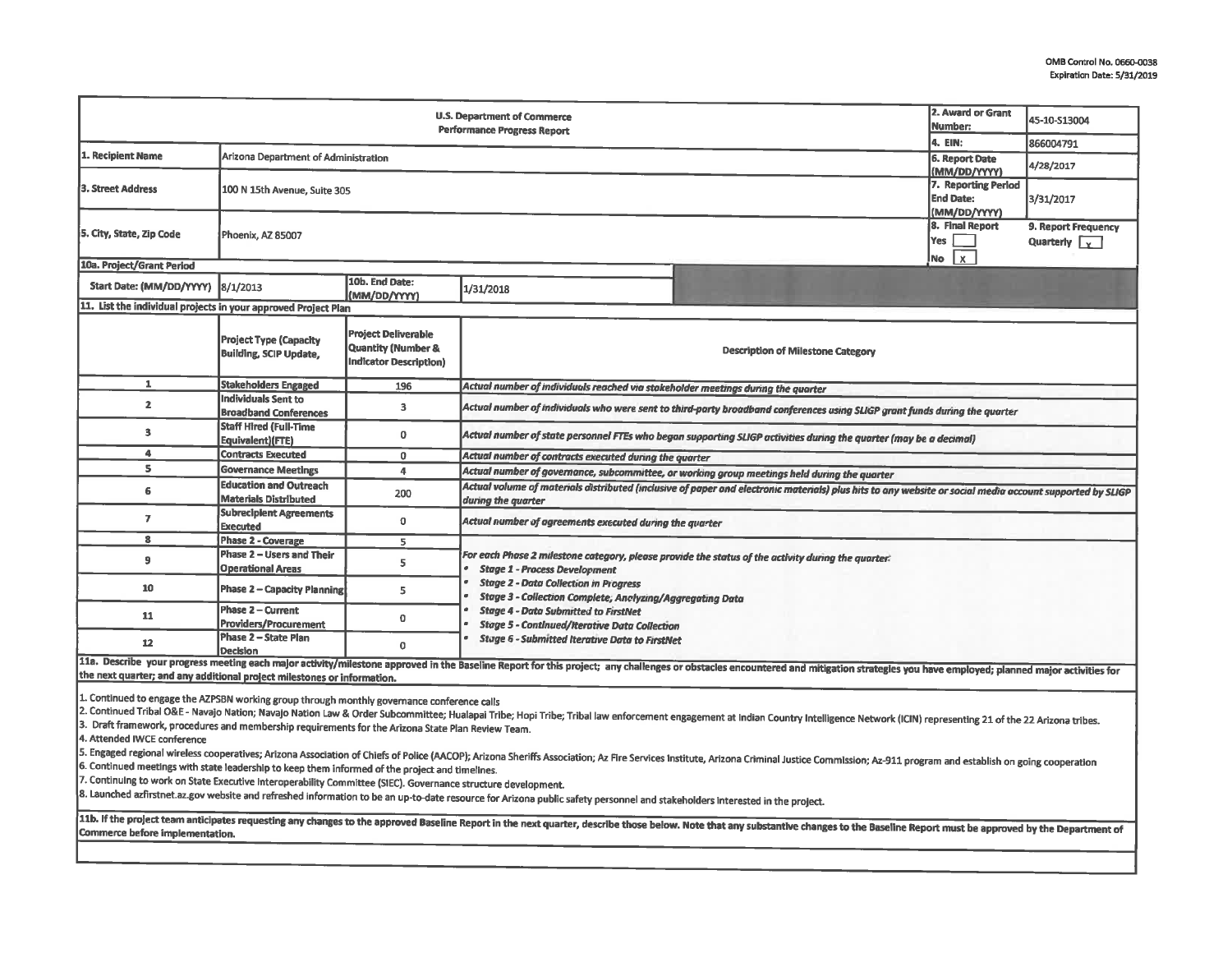11c. Provide any other information that would be useful to NTIA as it assesses this project's progress.

11d. Describe any success stories or best practices you have Identified. Please be as specific as possible.

In February, FirstNet and the SPOC teams from Arizona, New Mexico and Utah met with the Navajo Nation and Hopi Tribes to update the tribes on FirstNet and the states' planning process to engage tribal leadership as well as emergency management and telecommunications personnel. There were two sessions (morning and afternoon), both very well attended. The FirstNet and Arizona team later met with the Indian Country Intelligence Network (ICIN) f similar presentation. ICIN is the only organization of its kind in the US, representing Arizona tribal law enforcement. Arizona continues to work effectively with the FirstNet team and strives to co-present at as many venu

12. Personnel

122. If the project is not fully staffed, describe how any lack of staffing may impact the project's time line and when the project will be fully staffed.

| 12b. Staffing Table - Please include all staff that have contributed time to the project. Please do not remove individuals from this table. |                            |                                                                                |                          |                      |                                             |                   |                 |                                                |                                                 |
|---------------------------------------------------------------------------------------------------------------------------------------------|----------------------------|--------------------------------------------------------------------------------|--------------------------|----------------------|---------------------------------------------|-------------------|-----------------|------------------------------------------------|-------------------------------------------------|
| <b>Job Title</b>                                                                                                                            | FTE%                       |                                                                                |                          |                      |                                             |                   |                 |                                                |                                                 |
| <b>Executive Manager</b>                                                                                                                    | 25%                        | Management oversight                                                           | Project (s) Assigned     |                      |                                             |                   |                 | Change                                         |                                                 |
| Statewide Interoperability                                                                                                                  |                            |                                                                                |                          |                      |                                             |                   |                 |                                                | No Change                                       |
| Coordinator (SWIC)                                                                                                                          | 40%                        | Management oversight and integration with current interoperability initiatives |                          |                      |                                             |                   |                 | No Change                                      |                                                 |
| Senior Program Advisor                                                                                                                      | 100%                       | Management oversight and select sub-projects                                   |                          |                      |                                             |                   |                 | No Change                                      |                                                 |
| Sr. Project Manager                                                                                                                         | 90%                        | Finance, performance tracking and deliverable reporting, and grants management |                          |                      |                                             |                   |                 |                                                |                                                 |
| Finance & Planning                                                                                                                          | 15%                        | Finance oversight                                                              |                          |                      |                                             |                   |                 |                                                | No Change                                       |
| <b>SPOC</b>                                                                                                                                 | 40%                        | Single point of contact                                                        |                          |                      |                                             |                   |                 |                                                | No Change                                       |
|                                                                                                                                             |                            |                                                                                |                          |                      |                                             |                   |                 | No Change                                      |                                                 |
| Statewide Grant Administrator                                                                                                               | 50%                        | Management oversight                                                           |                          |                      |                                             |                   |                 | No Change                                      |                                                 |
| 13. Subcontracts (Vendors and/or Subrecipients)                                                                                             |                            |                                                                                |                          |                      |                                             |                   |                 |                                                |                                                 |
| 13a. Subcontracts Table - Include all subcontractors. The totals from this table must equal the "Subcontracts Total" in Question 14f.       |                            |                                                                                |                          |                      |                                             |                   |                 |                                                |                                                 |
| Name                                                                                                                                        | <b>Subcontract Purpose</b> |                                                                                | Type<br>(Vendor/Subrec.) | RFP/RFQ Issued (Y/N) | <b>Contract</b><br><b>Executed</b><br>(Y/N) | <b>Start Date</b> | <b>End Date</b> | <b>Total Federal Funds</b><br><b>Allocated</b> | <b>Total Matching Funds</b><br><b>Allocated</b> |
| <b>Knowledge Services</b>                                                                                                                   | Staff Aug                  |                                                                                |                          | N                    | ٧                                           | January-16        | January-18      | \$500,000.00                                   | \$0.00                                          |
| Mission Critical Partners (MCP) SME                                                                                                         |                            |                                                                                | <b>State Vendor</b>      | N                    | ٧                                           | October-15        | January-18      | \$800,065.00                                   | \$0.00                                          |
| <b>IWC Highground</b>                                                                                                                       | <b>Marketing Materials</b> |                                                                                | State Vendor             | N                    | v                                           | March-15          | June-15         | \$30,000.00                                    |                                                 |
|                                                                                                                                             |                            |                                                                                |                          |                      |                                             |                   |                 |                                                | \$0.00                                          |
| 13b. Describe any challenges encountered with vendors and/or subrecipients.                                                                 |                            |                                                                                |                          |                      |                                             |                   |                 |                                                |                                                 |
|                                                                                                                                             |                            |                                                                                |                          |                      |                                             |                   |                 |                                                |                                                 |
|                                                                                                                                             |                            |                                                                                |                          |                      |                                             |                   |                 |                                                |                                                 |
|                                                                                                                                             |                            |                                                                                |                          |                      |                                             |                   |                 |                                                |                                                 |